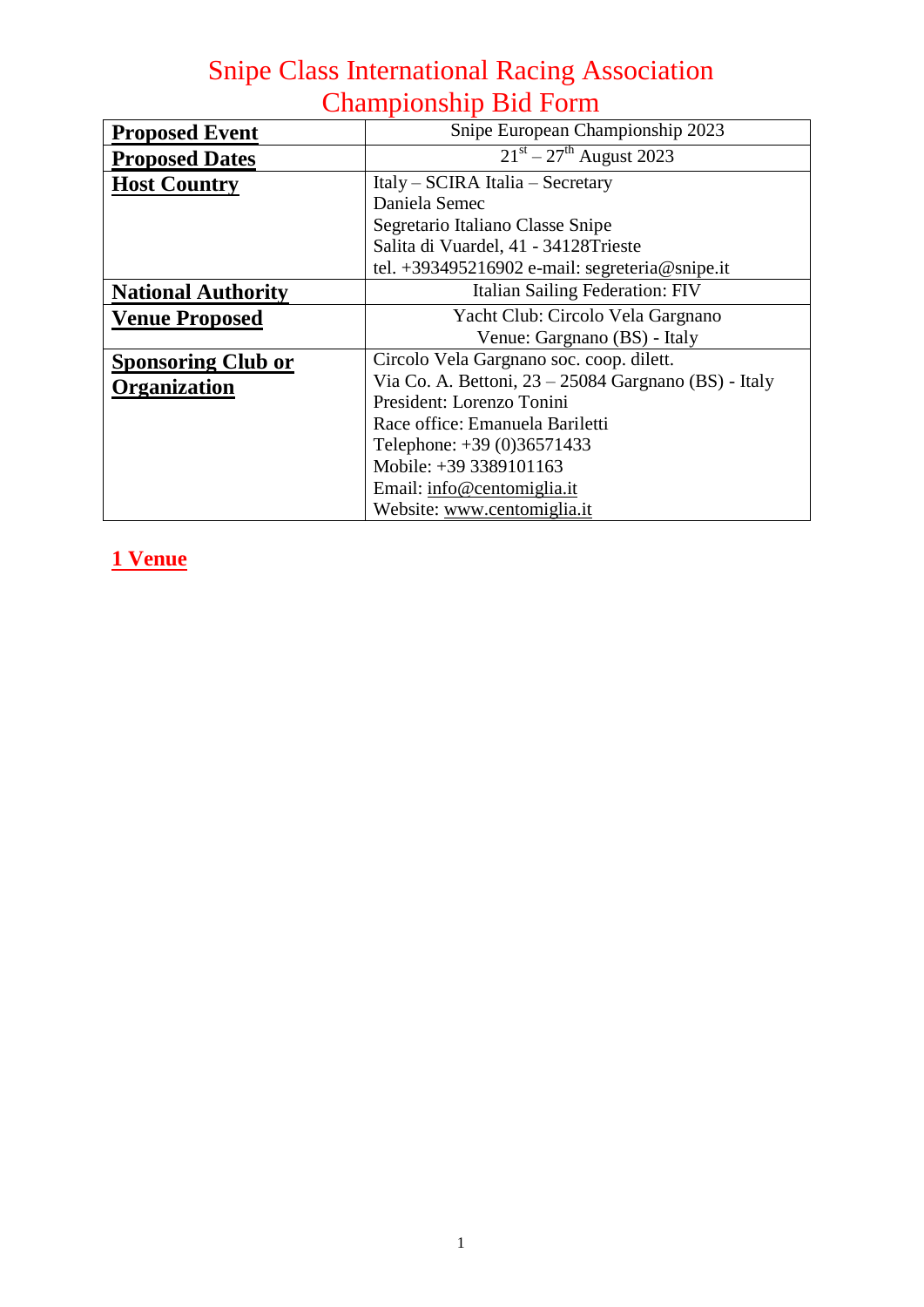| <b>Racing Location</b>           | Gargnano (BS) - Italy                                                   |  |  |
|----------------------------------|-------------------------------------------------------------------------|--|--|
| <b>Regatta Office</b>            | Bogliaco - Harbour area                                                 |  |  |
|                                  | Race office is located in the yacht club.                               |  |  |
|                                  | Regatta secretary staff made of 4 people: a race                        |  |  |
|                                  | secretary/scorer, a social secretary, a beach master                    |  |  |
|                                  | Regatta results program: ZW Sail Regatta scoring                        |  |  |
|                                  | programm                                                                |  |  |
| <b>Press Office</b>              | Internet Wi Fi available in the Yacht Club                              |  |  |
|                                  | Media Room: internet reserved for media team                            |  |  |
|                                  | & SCIRA rep.                                                            |  |  |
|                                  | Timely distribution of daily results                                    |  |  |
|                                  | Photos & videos of event with rights available                          |  |  |
|                                  | for SCIRA use.                                                          |  |  |
|                                  | If SCIRA provides photographer, the yacht                               |  |  |
|                                  | club can provide accommodations, RIB &                                  |  |  |
|                                  | meals.                                                                  |  |  |
|                                  | If SCIRA provides media officer, the yacht                              |  |  |
|                                  | club can provide accommodations & meals.                                |  |  |
| <b>Boat Launching &amp; Boat</b> | The launching area has easy access from the<br>$\overline{\phantom{a}}$ |  |  |
|                                  | boat park.                                                              |  |  |
| Park                             | Two ramps: n. 1 fixed infrastructure access                             |  |  |
|                                  | ramp at the new harbour (width $6,0$ m) + n. 1                          |  |  |
|                                  | ramp at the old harbour (width 4,50 m)                                  |  |  |
|                                  | Night and day surveillance (24/24 hours)                                |  |  |
|                                  | Helpers will assist launching and landing.                              |  |  |
|                                  |                                                                         |  |  |
|                                  | Availability of spaces for trailers.<br>1 crane                         |  |  |
|                                  |                                                                         |  |  |
|                                  | Car parking: behind the yacht club                                      |  |  |
| <b>Meeting Facilities</b>        | At the Club House of the Circolo Vela Gargnano                          |  |  |
|                                  | rooms are available for meetings as well as covered                     |  |  |
|                                  | outside area:                                                           |  |  |
|                                  | 1 jury office                                                           |  |  |
|                                  | 1 race office                                                           |  |  |
|                                  | 1 scorer's office                                                       |  |  |
|                                  | 1 media room                                                            |  |  |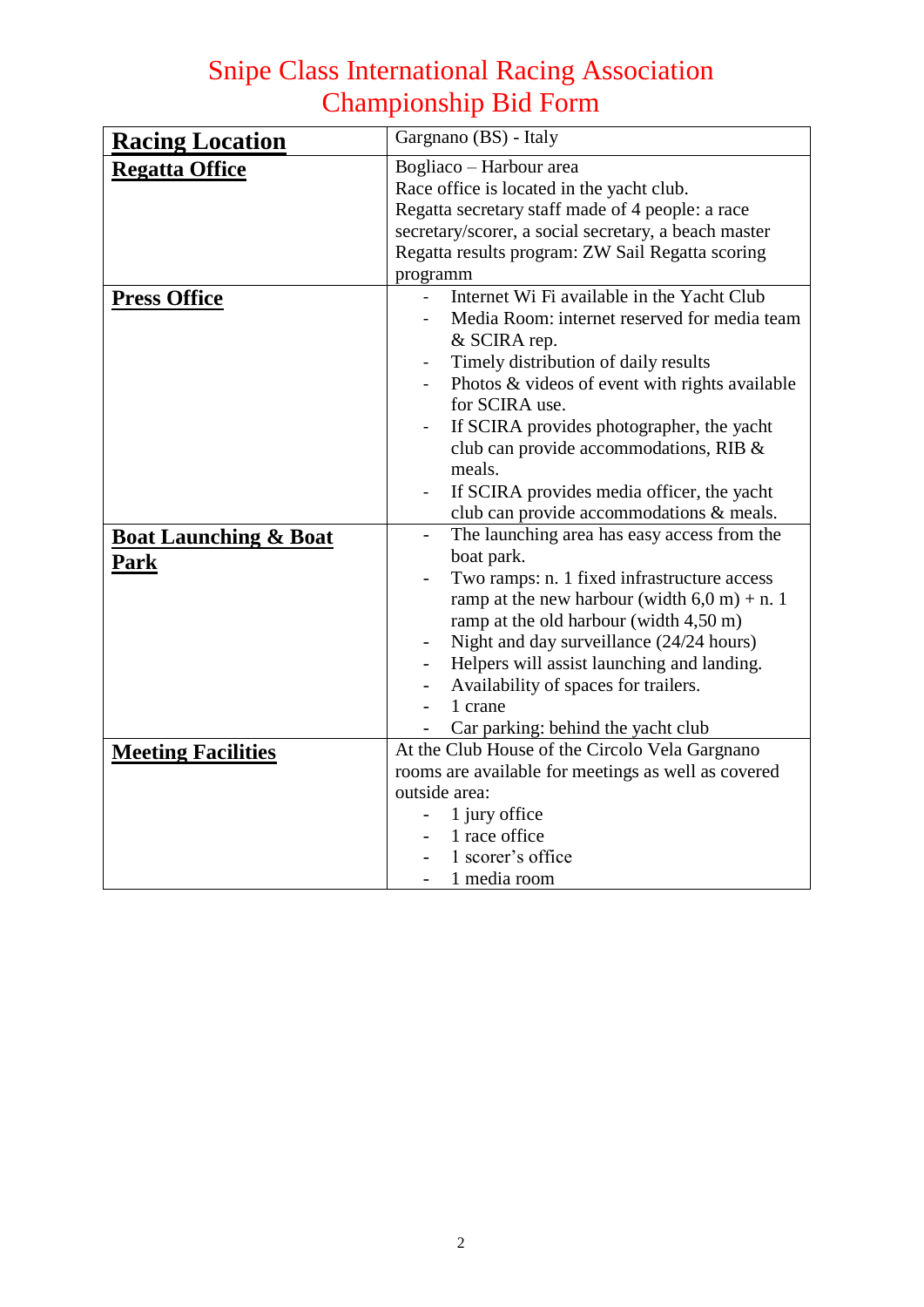| <b>Changing Rooms Provided</b> | Male toilet, changing rooms and shower facilities are<br>provided<br>Female toilet, changing rooms and shower facilities<br>are provided                                                                                                                                                                                                                                                                        |  |
|--------------------------------|-----------------------------------------------------------------------------------------------------------------------------------------------------------------------------------------------------------------------------------------------------------------------------------------------------------------------------------------------------------------------------------------------------------------|--|
| <b>Catering Facilities</b>     | Catering services at the Club House during the<br>Regatta.<br>Restaurant and snack bar "Al Grifo" next to the yacht<br>club<br>In the village centre: n. 4 restaurants, n. 4 bar, n. 1<br>supermarket<br>Two supermarkets and various shops within a half<br>mile in Bogliaco and Gargnano<br>Two bigger Supermarkets and various shops in<br>Toscolano Maderno (5 minutes far from Bogliaco by<br>car)         |  |
| <b>Security</b>                | In the regatta village, day and night surveillance<br>(night security staff)                                                                                                                                                                                                                                                                                                                                    |  |
| <b>Measurement Facilities</b>  | Closed or covered structure for boat<br>measurement (with large tables and chairs),<br>including two areas for weighting, inertia<br>momentum measurement, sails dimensional<br>control and mast, boom, pole.<br>International measurement experts: to be<br>$\overline{\phantom{0}}$<br>nominated in agreement with SCIRA<br>International<br>Helpers will assist the class supplied<br>international measurer |  |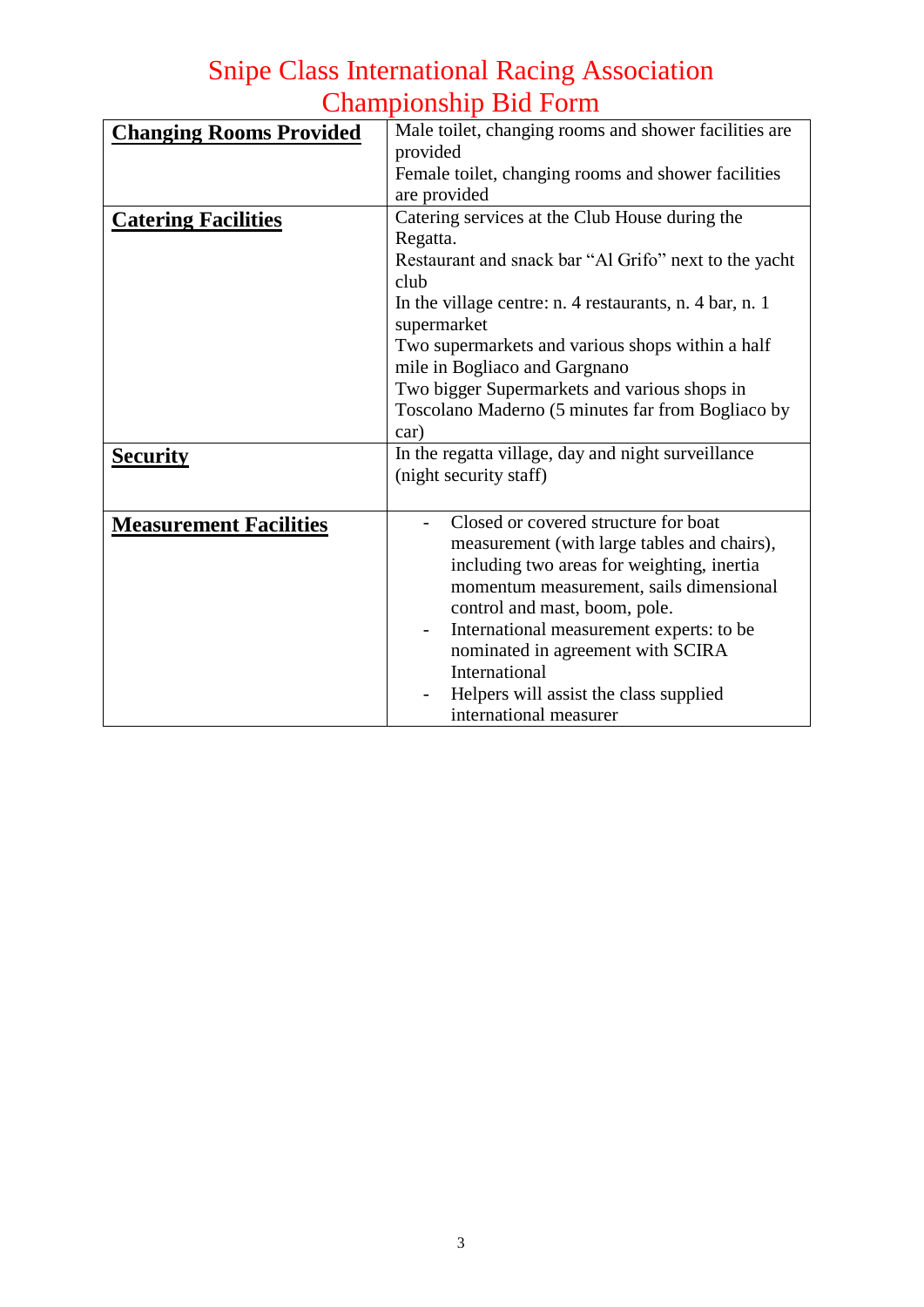### **2 Course Sailing Area**

|                                                                  | Course area will be                                                                                                                                                                 |
|------------------------------------------------------------------|-------------------------------------------------------------------------------------------------------------------------------------------------------------------------------------|
| <b>Course Area</b><br><b>Please describe the course</b><br>area. | Availability of n. 4 regatta fields, with different wind<br>$\overline{\phantom{a}}$<br>and lake conditions.                                                                        |
|                                                                  | There should be no interference from shipping<br>channels.                                                                                                                          |
| <u>Weather, Tides and</u><br><u>Currents</u>                     | Average wind conditions: from 5 to 25 knots.<br>When wind resulting from thermal variations: typical<br>intensity from 8 to 20 knots.                                               |
|                                                                  | Winds:<br>"péler" blows from the north in the morning,<br>"ora" blows from the south in the afternoon<br>Typical zone temperature: in August from $20^{\circ}$ C to $28^{\circ}$ C. |
|                                                                  | No particular atmospheric conditions such as thunderstorm,<br>gales or other phenomenon.                                                                                            |
| <b>Mark Setting</b>                                              | - Electronic marks<br>- n. 3 rib boats for course set up                                                                                                                            |
| <b>Press and Spectators</b>                                      | Availability of maximum 2 ribs for video, tv, photo e<br>press.<br>1 big spectator boat (max. 50 people) or two large<br>motor boats (additional costs).                            |
| <b>Rescue</b>                                                    | 1 rescue boat each 8-10 competitor boats                                                                                                                                            |

### **3 Regatta Personnel**

| <b>Principal Race Officer</b>   | Availability of international regatta officers with specific<br>experience in the Snipe Class, experienced in the<br>management and supervision of International and Olympic<br>regattas. Selection of the PRO to be managed in agreement |  |  |
|---------------------------------|-------------------------------------------------------------------------------------------------------------------------------------------------------------------------------------------------------------------------------------------|--|--|
|                                 | with SCIRA                                                                                                                                                                                                                                |  |  |
| <b>Jury/Chief Measurer:</b>     | Travel, meals and accommodation facilities will be<br>provided for 3 IJ and 1 Class Chief Measurer<br>Availability of n. 2 ribs for the Jury.<br>Availability of n. 1 rib for the measurer.<br>$\qquad \qquad -$                          |  |  |
| <b>Technical</b>                | 3 Class officials (SCIRA Representative, Int.                                                                                                                                                                                             |  |  |
| <b>Delegate/Class Officials</b> | Measurer and Executive Director) will be provided                                                                                                                                                                                         |  |  |
|                                 | with accommodation and meals during the                                                                                                                                                                                                   |  |  |
|                                 | Championship                                                                                                                                                                                                                              |  |  |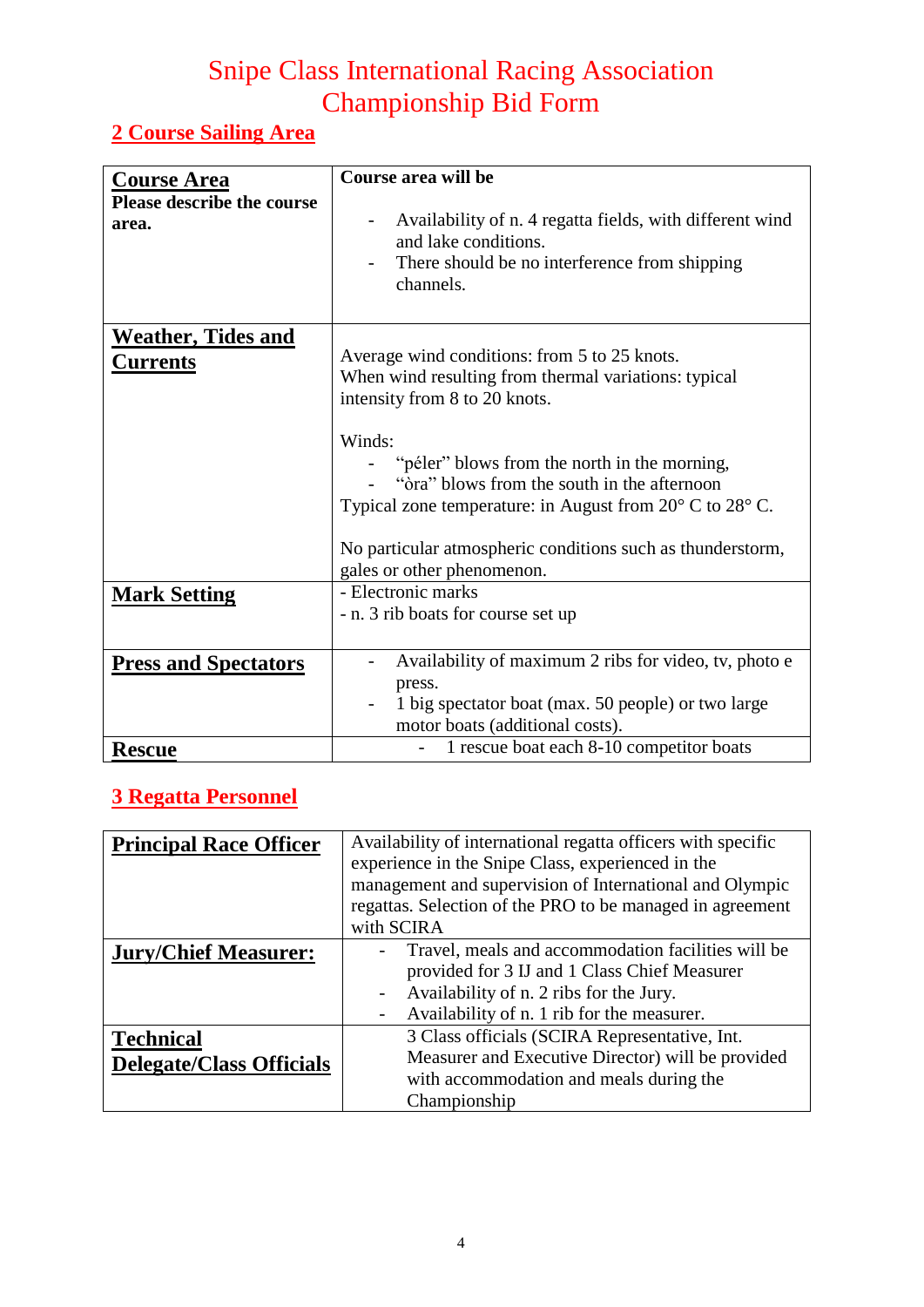| <b>4 Entry</b>           |                                                                                        |
|--------------------------|----------------------------------------------------------------------------------------|
| <b>Entry Fee/ Social</b> | Entry fee for the European Championship:                                               |
|                          | Euro 350,00 per crew of the Europeans                                                  |
|                          |                                                                                        |
|                          | Additional fee for late entry: $+20\%$                                                 |
|                          | RC insurance mandatory up to Euro 1.500.000 minimum.                                   |
|                          | The entry fee includes:                                                                |
|                          | Opening ceremony                                                                       |
|                          | A daily pasta snack and a soft drink when sailors come                                 |
|                          | ashore after daily races                                                               |
|                          | 1 crew dinner for all crew members                                                     |
|                          | Closing ceremony/prizegiving with small cocktail party.                                |
|                          | Additional cost of social events for non-participants.                                 |
| <u>Transportatio</u>     | Airports:                                                                              |
|                          | Milano Malpensa (MI) 180 km                                                            |
|                          | Orio al Serio (BG) 100 Km                                                              |
|                          | Villafranca (VR) 70 Km                                                                 |
|                          |                                                                                        |
|                          | Railways Stations:                                                                     |
|                          | Milano Centrale (MI) 130 Km                                                            |
|                          | Brescia (BS) 50 Km                                                                     |
|                          | Desenzano (BS) 40 Km                                                                   |
|                          |                                                                                        |
|                          | Harbor for container expedition:                                                       |
|                          | Genova (300 km)                                                                        |
| <b>Accommodation</b>     | Hotel: n. 2 in Bogliaco within 500 m from the Yacht Club, several                      |
|                          | hotels in Gargnano.<br>Residence: n. 2 at 2 km from the Yacht Club, others within 6 km |
|                          | distance.                                                                              |
|                          | Camping: n. 1 at 500 m from the Yacht Club, others within 6 km                         |
|                          | distance.                                                                              |
|                          | Bed and breakfast: several in Bogliaco and Gargnano or immediate                       |
|                          | neighbourhood.                                                                         |
|                          | Availability of places for tents /campers within 1 km.                                 |
|                          | A list of accommodation (hotels, camping, homestays) will be                           |
|                          | provided to all participants.                                                          |
| <b>Charter Boats</b>     | Charter boats requests could be either collected by the Organising                     |
|                          | Committee or arranged by the Snipe class International Association                     |
|                          |                                                                                        |

|               | <b>Quantity available</b> | Hull $\#$ 's | <b>Charter fee</b> |
|---------------|---------------------------|--------------|--------------------|
| Condition "A" |                           |              |                    |
| Condition "B" |                           |              |                    |
| Condition "C" |                           |              |                    |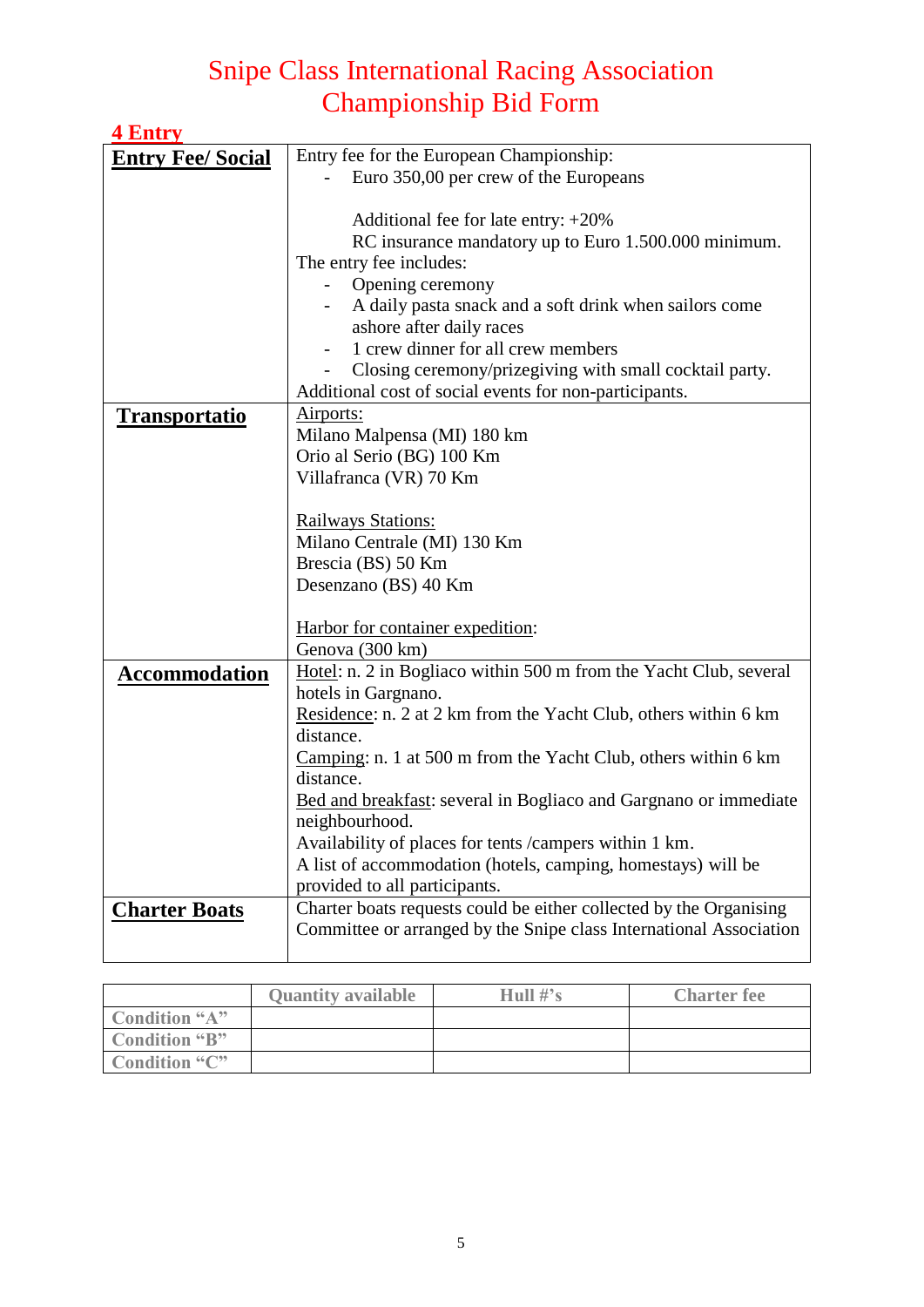### **Contract**

| <b>Contract</b>                                                                                                                                                                                                                                                                                      |                                                                                                                                      |
|------------------------------------------------------------------------------------------------------------------------------------------------------------------------------------------------------------------------------------------------------------------------------------------------------|--------------------------------------------------------------------------------------------------------------------------------------|
| On behalf of the National Authority /<br><b>National Class Association, we confirm</b><br>that we are prepared to guarantee the<br>facilities and services as stated above<br>and are prepared, if selected, to<br>organize the<br><b>Snipe European Championship 2023</b><br>on the following dates | Signed: Lorenzo Tonini<br>President of Host Club Circolo Vela<br><b>Gargnano</b><br>$\ldots \ldots 27/11/2021 \ldots$<br><b>Date</b> |
| $21^{st} - 27^{th}$ August 2023                                                                                                                                                                                                                                                                      |                                                                                                                                      |
| <b>Complying with the Snipe Rules of</b><br><b>Conduct, Deed of Gift, Measurement</b><br><b>Rules and Event Format Manual, on</b><br>behalf of the Snipe Class International                                                                                                                         | <b>National Secretary</b><br>Date                                                                                                    |
| <b>Racing Association.</b><br>If the event is cancelled after approval<br>by the SCIRA Board of Governors, the<br>country may be subject to a 5-year ban<br>of hosting international Snipe events.                                                                                                   | <b>Bids will not be accepted without all the</b><br>above signatures.                                                                |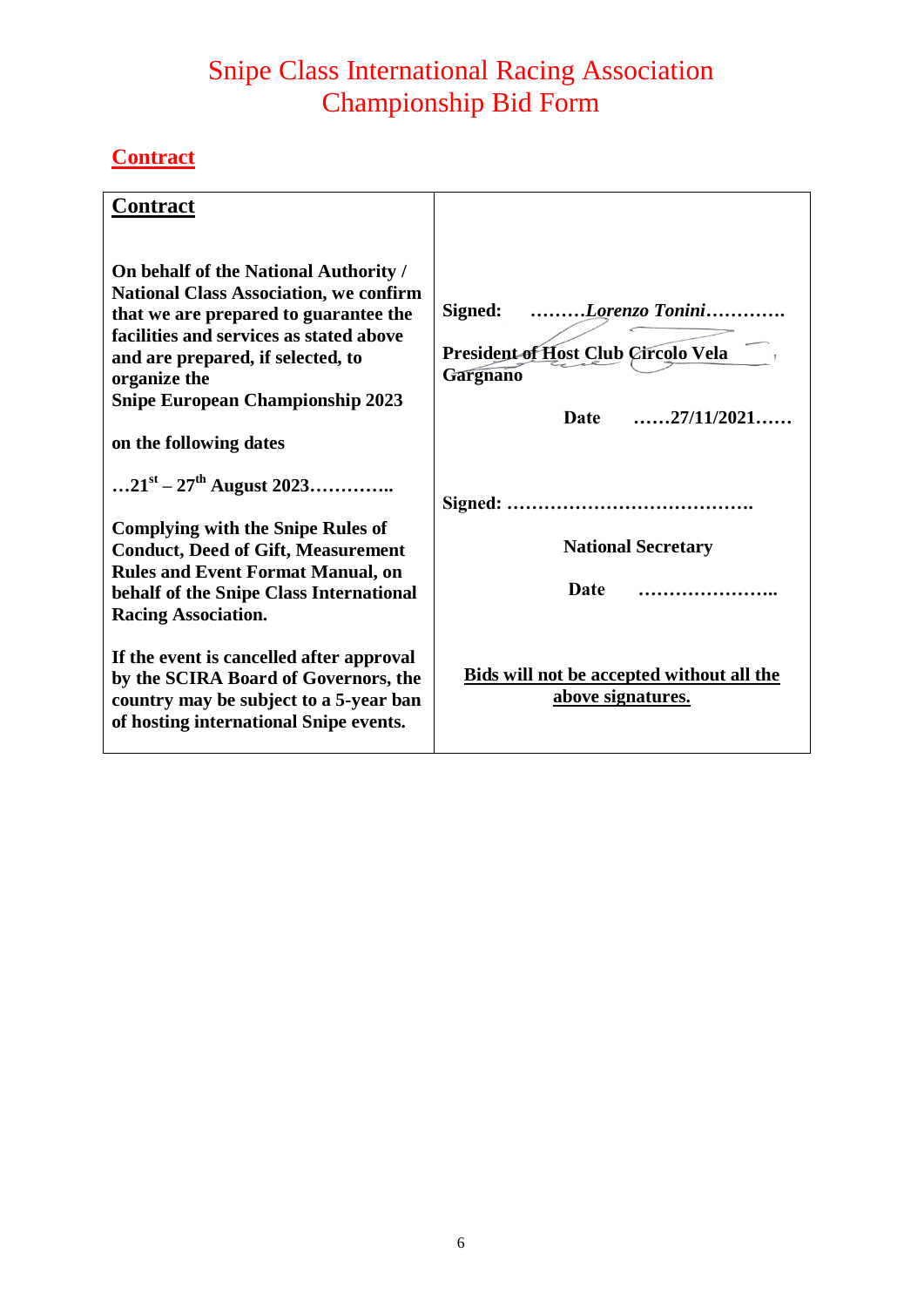#### **Attachment 1: photos**

#### **Circolo vela Gargnano – Clubhouse**



**Briefing room Media centre entrance**

**Briefing room Media centre**





**Media centre**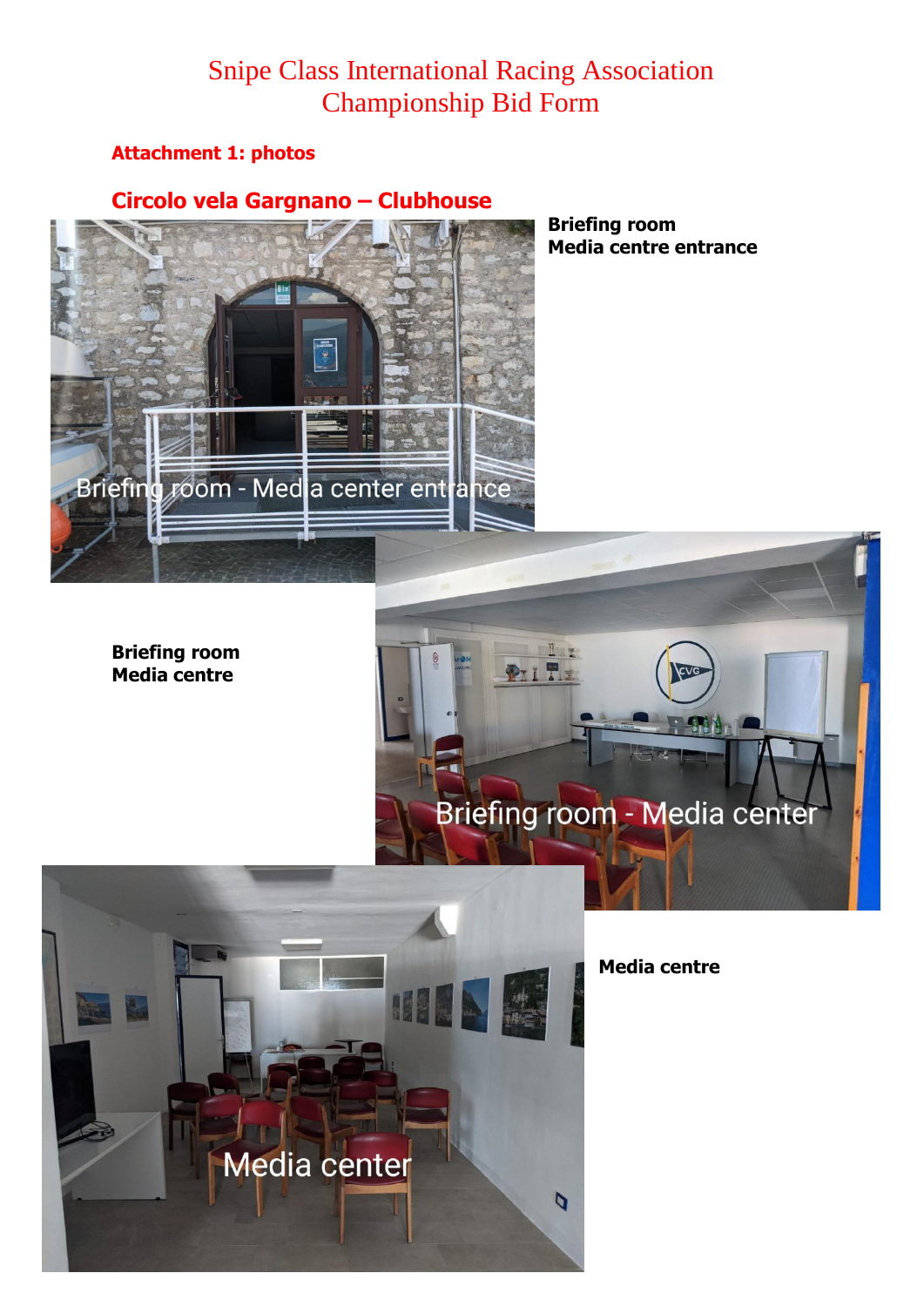